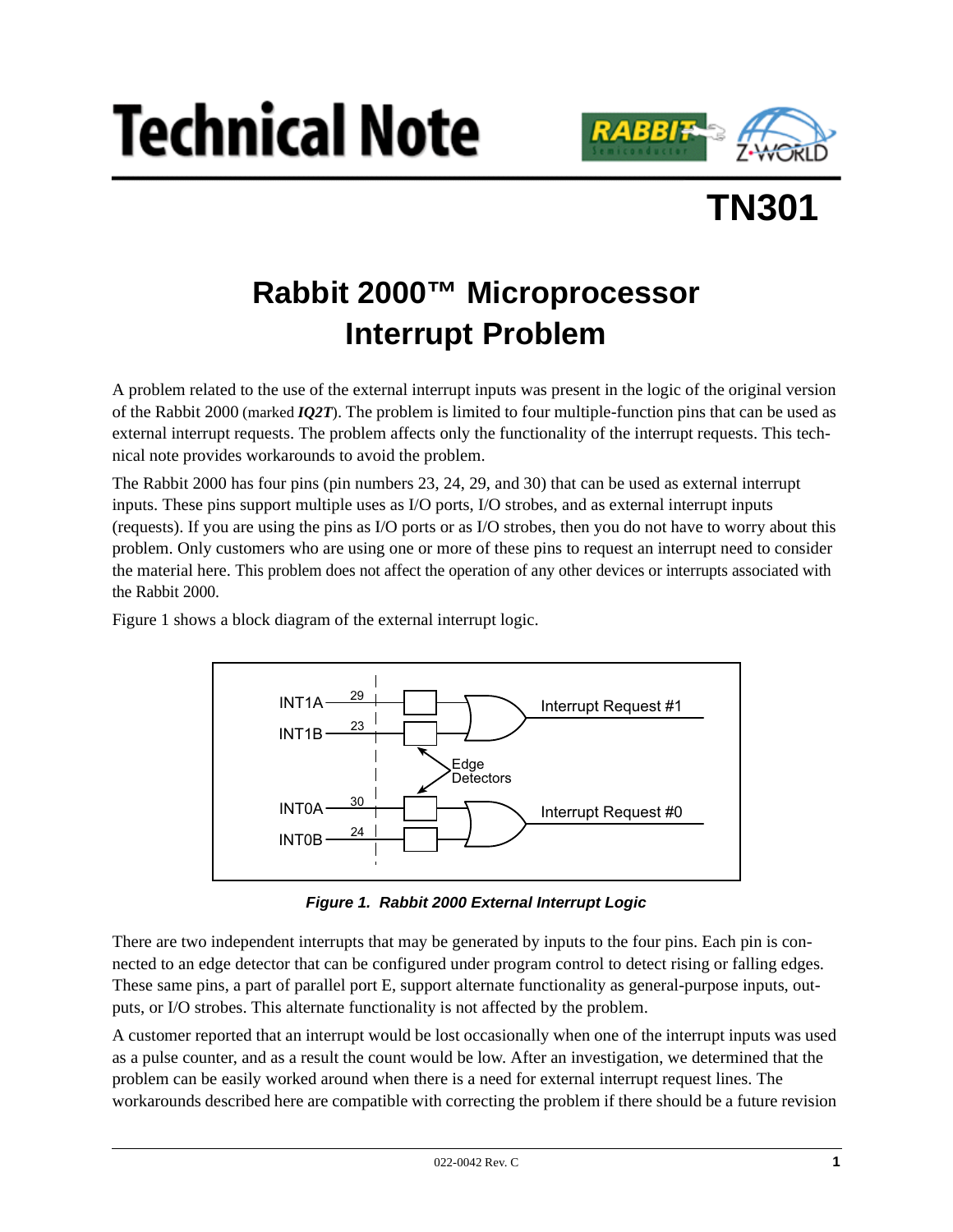of the Rabbit 2000 chip that might be undertaken for other reasons, such as the availability of improved fabrication technology.

## **Description of the Problem**

The problem has to do with the circuitry that clears a flip-flop that drives the output of the edge detectors shown in [Figure 1.](#page-0-0) When the edge detector detects the rising or falling edge that it is programmed to detect, it sets this flip-flop. The intention was that the flip-flop would be cleared automatically when the interrupt takes place. In some cases it turns out that the flip-flop is cleared when it should not be cleared. In other cases the flip-flop is not cleared when it should be cleared.

The flip-flop may be cleared spuriously because a different, *lower priority*, interrupt occurs nearly simultaneously (during an 8-clock window) with the occurrence of the edge that sets the flip-flop. This results in a lost interrupt. A second problem is that the flip-flop might not be cleared when the interrupt takes place if a different, *higher priority*, interrupt, is being requested nearly simultaneously (during an 8-clock window) with the occurrence of the external interrupt. This results in a spurious interrupt after the first interrupt because the interrupt request was not cleared. The sequences are shown schematically in [Figure 2.](#page-1-0)

In either case, the problem occurs only if an interrupt request transitions during a short time period 8 clocks long. Because the fault occurs if the transition of the interrupt request line is coincident with a very short window, the occurrence of the fault is rare. This contributed to the fault escaping detection sooner.



<span id="page-1-0"></span>**Figure 2. Interrupt Sequences with Lost or Spurious Interrupts**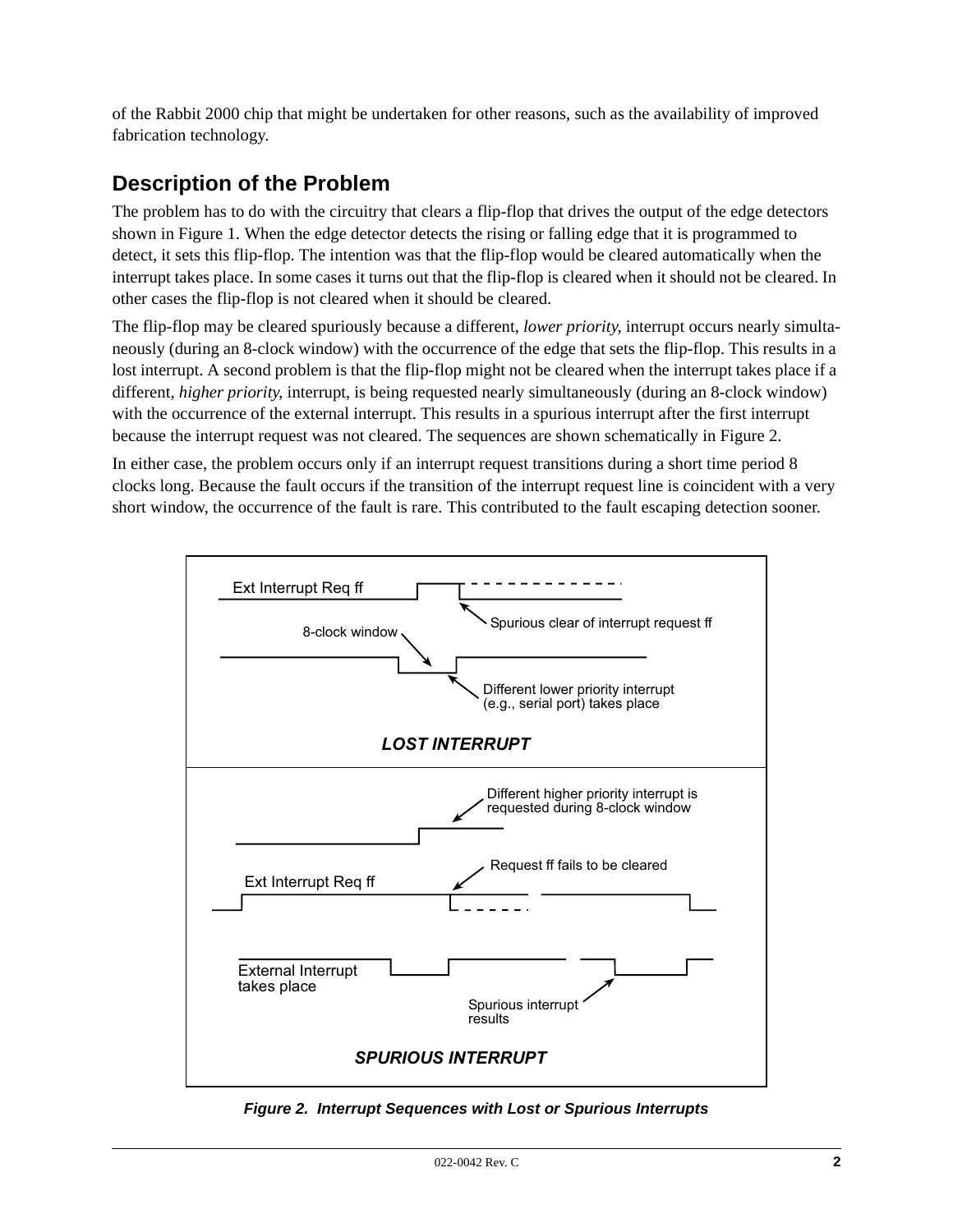By way of background, interrupts on the Rabbit 2000 can take place at three priority levels from low to high priority, and numbered as 1, 2 and 3. Each on-chip device, including the two external interrupts, can be assigned a priority at which interrupts will take place. For interrupts that have been assigned the same programmed priority, there is an implicit priority with external interrupt #1 having the highest priority, external interrupt #0 the second highest, and the remaining on-chip devices having lower priorities in the order specified in the user manual.

# **Workarounds for the Problem**

The workarounds presented here do not seriously affect the capability of the Rabbit 2000. The major inconvenience for most users that need an external interrupt request is the loss of one I/O pin that could otherwise be used as an input or output. Users who don't need an external interrupt input are not affected.

The most direct workaround is to tie the inputs for external interrupt #1 and #0 together with a 1 k $\Omega$  resistor as shown in [Figure 3](#page-3-0). If one input is needed, then two pins and one resistor are used. Using this configuration, both interrupt #1 and #0 will be requested when an edge is detected. The #1 interrupt will take place first since it is of a higher priority. The interrupt service routine for interrupt #1 should ignore the interrupt. The actual service routine will be the service routine for interrupt #0. If an interrupt is lost, it will always be #1 and never #0. The 1 kΩ resistor delays the edge slightly so that interrupt #1 is guaranteed to be latched earlier or simultaneously with interrupt #0. It is important that the programmed priority of interrupt #1 be higher than or equal to the programmed priority of interrupt #0. Normally they should be equal.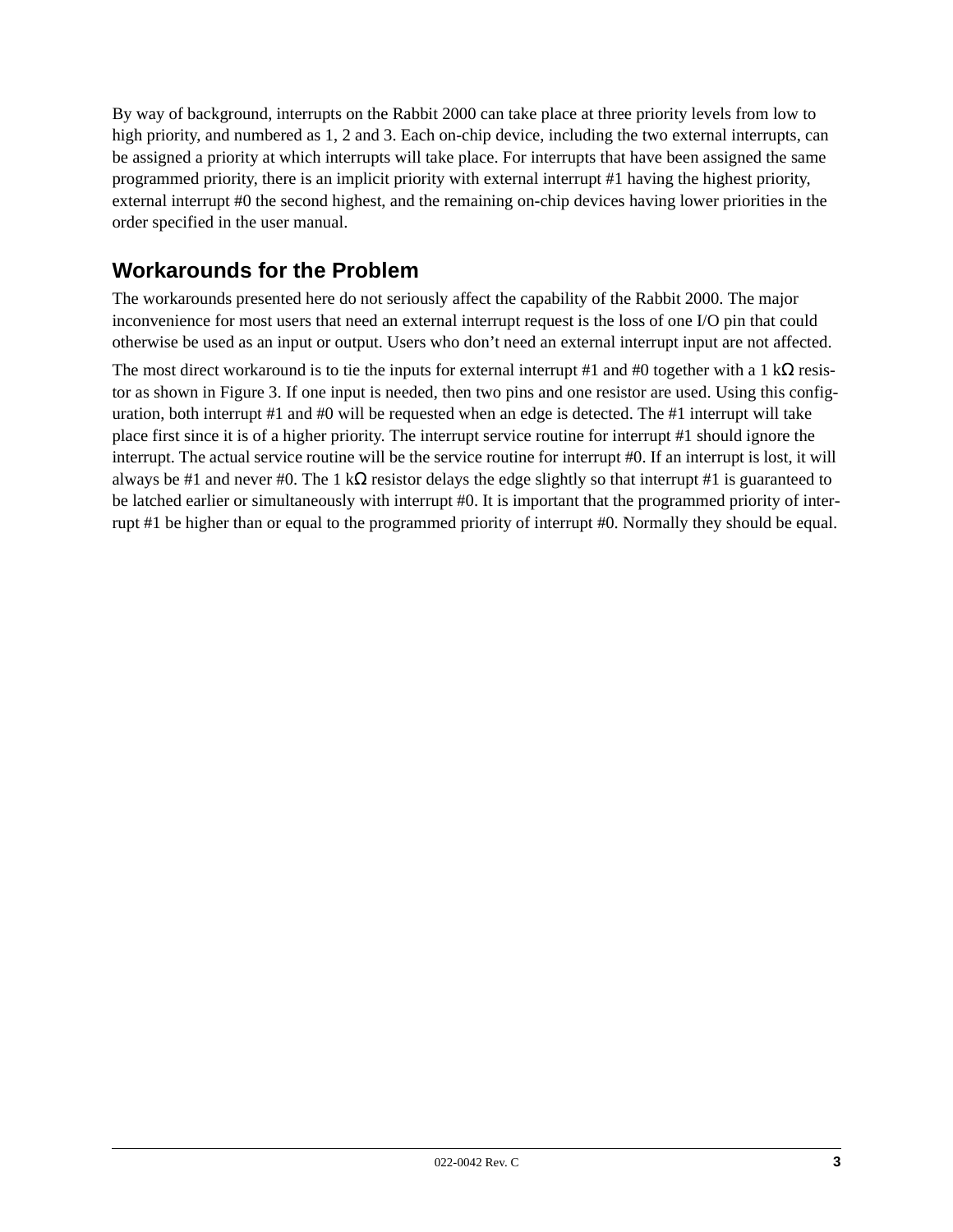

**Figure 3. Workaround Options for External Interrupts**

<span id="page-3-0"></span>Spurious interrupts, which occur because of a failure to clear the request latch, are a possibility only if there are other interrupts of higher priority than external interrupt #1 and #0. These can only be the result of programming one of the on-chip peripheral interrupts to have a higher interrupt priority. This could be the case, for example, if the external interrupts are programmed to have priority 1, and one of the serial port interrupts is programmed to have priority 2. Spurious interrupts can always be eliminated by programming both external interrupts to have a priority equal to the highest priority used for another device. The priority can be reduced on entry to the service routine to avoid blocking the true high-priority interrupts. External interrupt #1 cannot cause interrupt #0 to have a spurious interrupt or vice versa. In some cases, spurious interrupts may not disturb function, but the fix is so simple that it is not usually worth the trouble to analyze this possibility.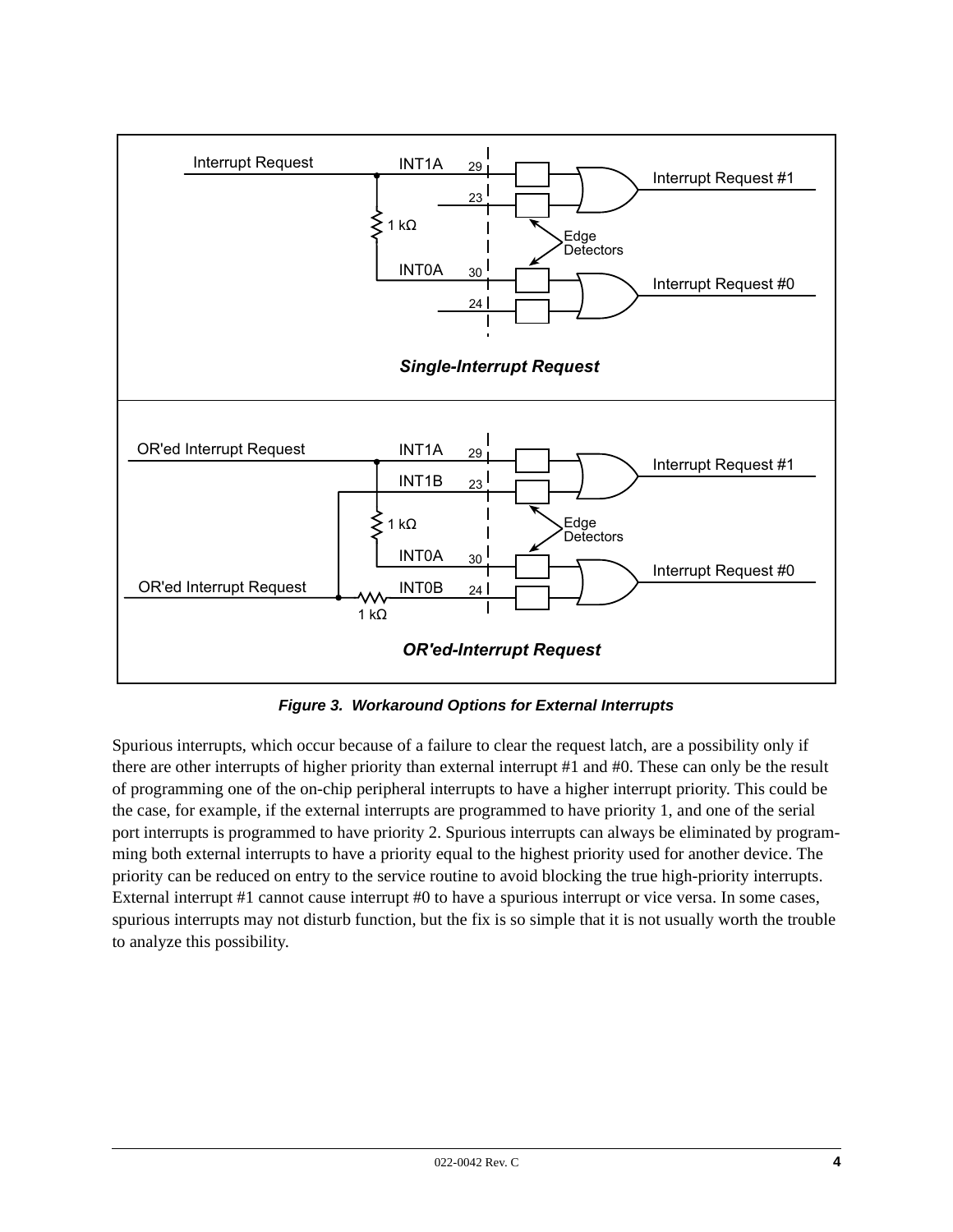# **Software**

The following sample program demonstrates the problem with the Rabbit 2000 external interrupt lines. External interrupts are triggered by the Rabbit chip itself by setting the PE0–PE7 pins as outputs, then changing the value on those pins. This program uses Timer B to periodically toggle the values on port E to trigger external interrupts. External interrupts will be lost because of interference by the Timer B interrupt that occurs at the same time.

```
void ext0 ISR(); // function prototypes
void _timerB_ISR();
/*****************************************************************/
int countExt0, countB;
main() {
  countExt0 = countB = 0; // initialize counters
    // set up port E properly
  WrPortI(PEDDR, &PEDDRShadow, 0xFF); // port E = all outputs
  WrPortI(PEDR, &PEDRShadow, 0x00); // initial values all zero
  WrPortI(PEFR, &PEFRShadow, 0x00); // no I/O strobe pins
  WrPortI(PECR, &PECRShadow, 0x22); // enable port E to update on
                                           // timer B match
  WrPortI(PEDR, &PEDRShadow, 0x00); // initial values all zero
  /* set up external interrupt 0 */
  SetVectExtern(0, _ext0_ISR); // set up external interrupt 0 vector
  WrPortI(I0CR, &I0CRShadow, 0x33); // enable PE4 as external interrupt 0
                                            // input, priority 3
  /* set up timer B B1 interrupt */
  SetVectIntern(0x0B, _timerB_ISR); // set up timer B interrupt vector
  WrPortI(TBCR, &TBCRShadow, 0x01); // clock timer B with (perclk/2),
                                            // priority 1
  WrPortI(TBL1R, NULL, 0x00);
  WrPortI(TBM1R, NULL, 0x00); // set up initial match
  WrPortI(TBCSR, &TBCSRShadow, 0x03); // enable timer B and B1 match
                                           // interrupt
  while (countB < 1000); // do nothing
  /* disable all the interrupts */
  WrPortI(I0CR, &I0CRShadow, 0x00); // disable ext int 0
  WrPortI(TBCSR, &TBCSRShadow, 0x00); // disable timer B interrupt
  print(' " Time r B count = %4d\nu", count};
  printf(" Ext int 0 count = %4d\n", countExt0);
}
```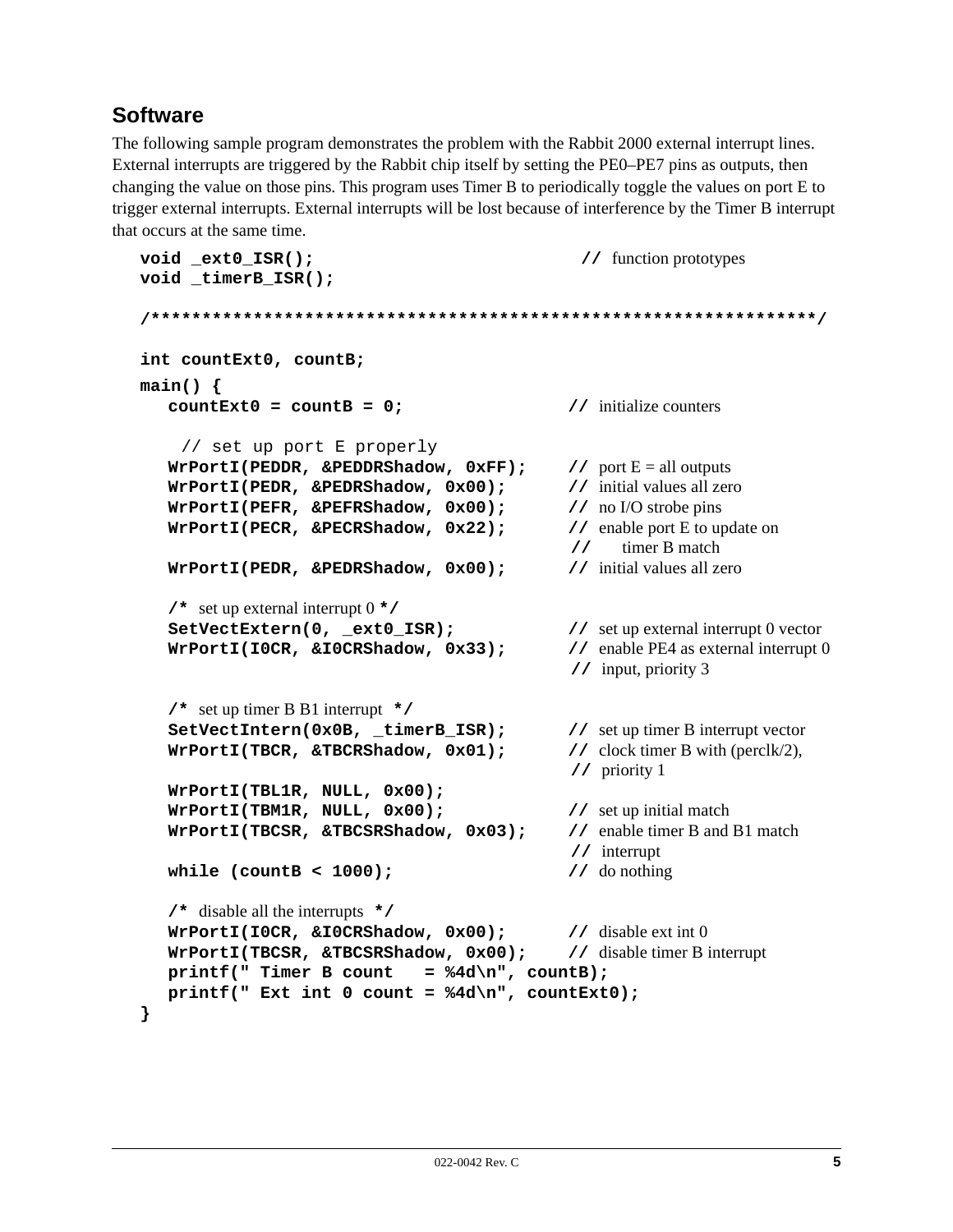```
#asm
_ext0_ISR::
; interrupt is cleared when this function called
push hl
ld hl, (countExt0)
inc hl ; increment counter
ld (countExt0), hl
pop hl
ipres ; restore interrupts
ret
#endasm
#asm
_timerB_ISR::
push af
push hl
ld hl, (countB)
inc hl ; increment counter
ld (countB), hl
;; toggle port E output here -- external interrupt will
;; trigger on both rising and falling edges
ld a, l
rla
rla
rla
rla
and 0xFE ; clear bit 0 (= buzzer on dev board)
ioi 1d (PEDR), a <br><b>; toggle bit 4 (0,1,0,1,...)
xor a
ioi ld (TBL1R), a
ioi 1d (TBM1R), a ; set up next B1 match at timer=0000h
ioi ld a, (TBCSR) ; clear interrupt flag
pop hl
pop af
ipres ; restore interrupts
ret
#endasm
```
A new function, **SetVectExtern2000()**, has been added to the Dynamic C **SYS.LIB** library. This software is included starting with the Dynamic C 6.19. The code for the **\_ext0\_ISR** and **\_timerB\_ISR** function types must be included for the sample to run. These function types are not included in the Dynamic C upgrade.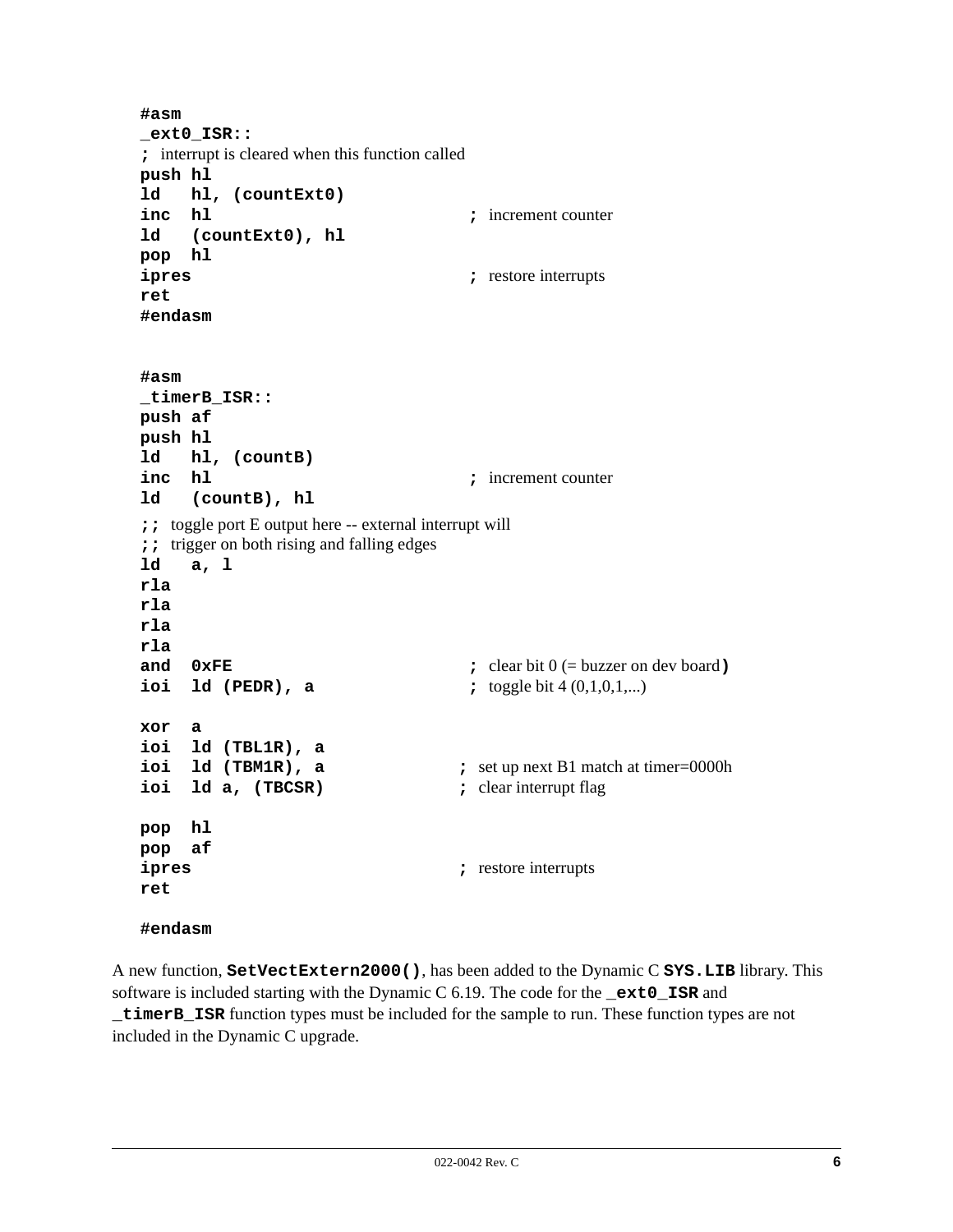The following sample program demonstrates a solution to the problem with the Rabbit 2000 external interrupt lines. External interrupts are triggered by the Rabbit chip itself by setting the PE0–PE7 pins as outputs, then changing the value on those pins. This program uses Timer B to periodically toggle the values on port E to trigger external interrupts.

```
void extIntHandler(); \frac{1}{2} // user's ISR for external interrupts
void timerB ISR(); // ISR for timer B
/******************************************************************/
int countExt0, countB;
main() {
   // initialize counters
   countExt0 = countB = 0;/* set up port E properly */
   WrPortI(PEDDR, &PEDDRShadow, 0xFF); // port E = all outputs
   WrPortI(PEFR, &PEFRShadow, 0x00); // no I/O strobe pins
  WrPortI(PEDR, &PEDRShadow, 0x00); // initial values all zero
   WrPortI(PECR, &PECRShadow, 0x22); // enable port E to update on
                                             // timer B match
  WrPortI(PEDR, &PEDRShadow, 0x00); // initial values all zero
   /* set up external interrupts */
   SetVectExtern2000(3, _extIntHandler); // set up vector table
   WrPortI(IOCR, &IOCRShadow, 0x33); // enable PE4 as external
                                             // interrupt 0 input,
                                             // priority 3, both edges
  WrPortI(I1CR, &I1CRShadow, 0x33); // enable PE5 as external
                                             // interrupt 1 input,
                                             // priority 3, both edges
   /* set up timer B interrupt (match register B1) */
   SetVectIntern(0x0B, _timerB_ISR); // set up timer B interrupt vector
   WrPortI(TBCR, &TBCRShadow, 0x01); // clock timer B with (perclk/2),
                                             // interrupt level 1
   WrPortI(TBL1R, NULL, 0x00);
   WrPortI(TBM1R, NULL, 0x00); // set up initial match
   WrPortI(TBCSR, &TBCSRShadow, 0x03); // enable timer B and B1 match
                                             // interrupt
  while (countB < 1000); // do nothing
   /* disable all the interrupts */
  WrPortI(TBCSR, &TBCSRShadow, 0x00); // disable timer B interrupt
  WrPortI(I0CR, &I0CRShadow, 0x00); // disable ext int 0
  WrPortI(I1CR, &I1CRShadow, 0x00); // disable ext int 1
   printf("Timer B count = %4d\nu", count};
  printf(" Ext int 0 count = %4d\n", countExt0);
}
```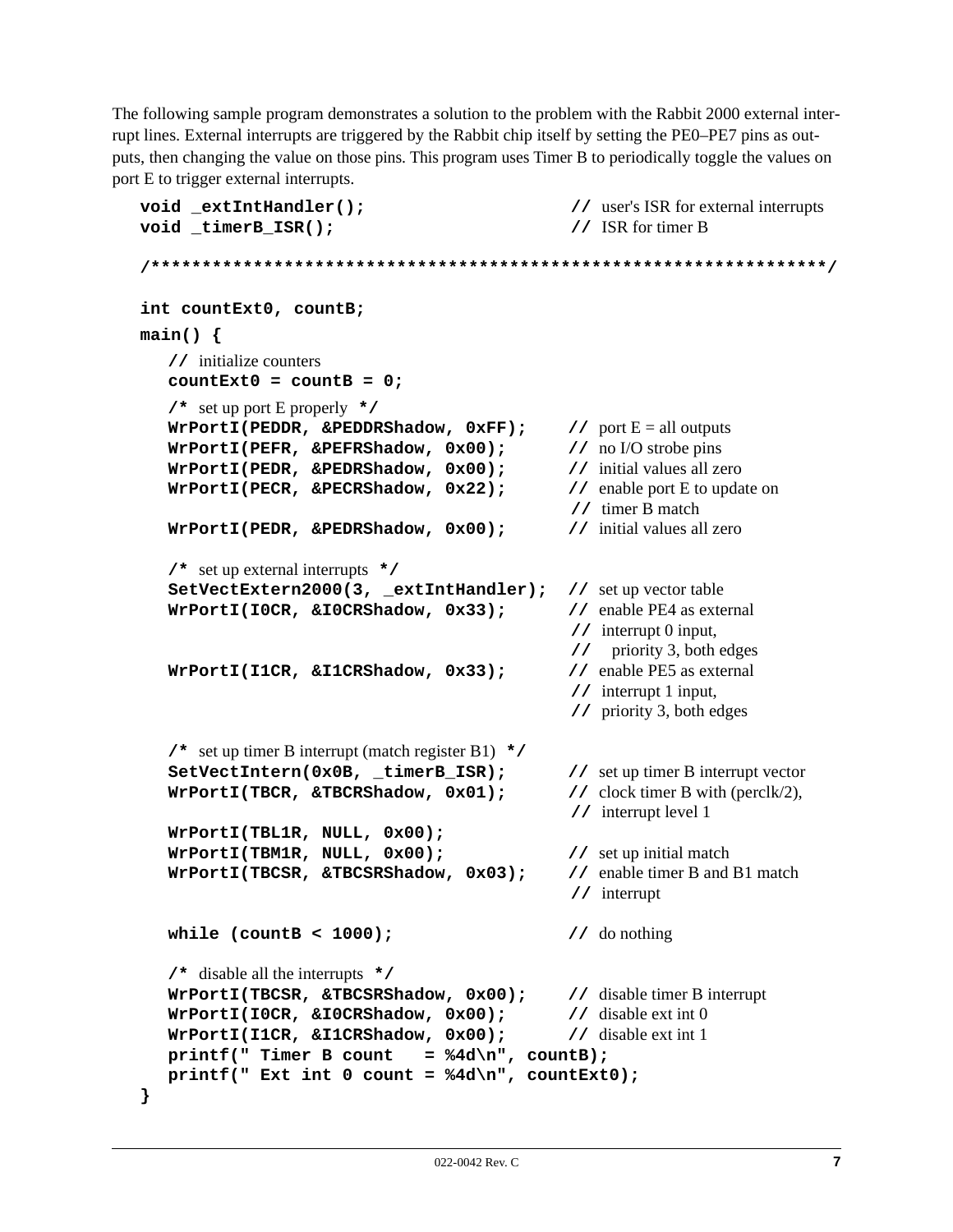```
#asm
_extIntHandler::
push hl
ld hl, (countExt0)
inc h1 increment counter
ld (countExt0), hl
pop hl
ipres ; restore interrupts
ret
#endasm
#asm
_timerB_ISR::
push af
push hl
ld hl, (countB)
inc hl ; increment counter
ld (countB), hl
;; toggle port E output here -- external interrupts will
;; trigger on both rising and falling edges
ld a, 0x01
and l
\mathbf{z}, toggle \mathbf{z}, toggle \mathbf{z}, if bit 0 was 0, then bits 4.5 = 0ld a, 0 \times 30 ; if bit 0 was 1, then bits 4.5 = 1toggle:
ioi ld (PEDR), a i toggle bits 0 and 1 together
xor a
ioi ld (TBL1R), a
ioi 1d (TBM1R), a ; set up next B1 match at timer=0000h
ioi ld a, (TBCSR) ; clear interrupt flag
pop hl
pop af
ipres ; restore interrupts
ret
#endasm
```
Note that the external interrupt count may occasionally be off by one in this program because of the initial state of the port E output pins. The interrupt is missed because the edge does not change even though a timer B match occurs.

The code for the **\_extIntHandler** and **\_timerB\_ISR** function types must be included for the sample to run. The assembly language code is different than the code in the earlier example that illustrated the problem. These function types are not included in the Dynamic C upgrade.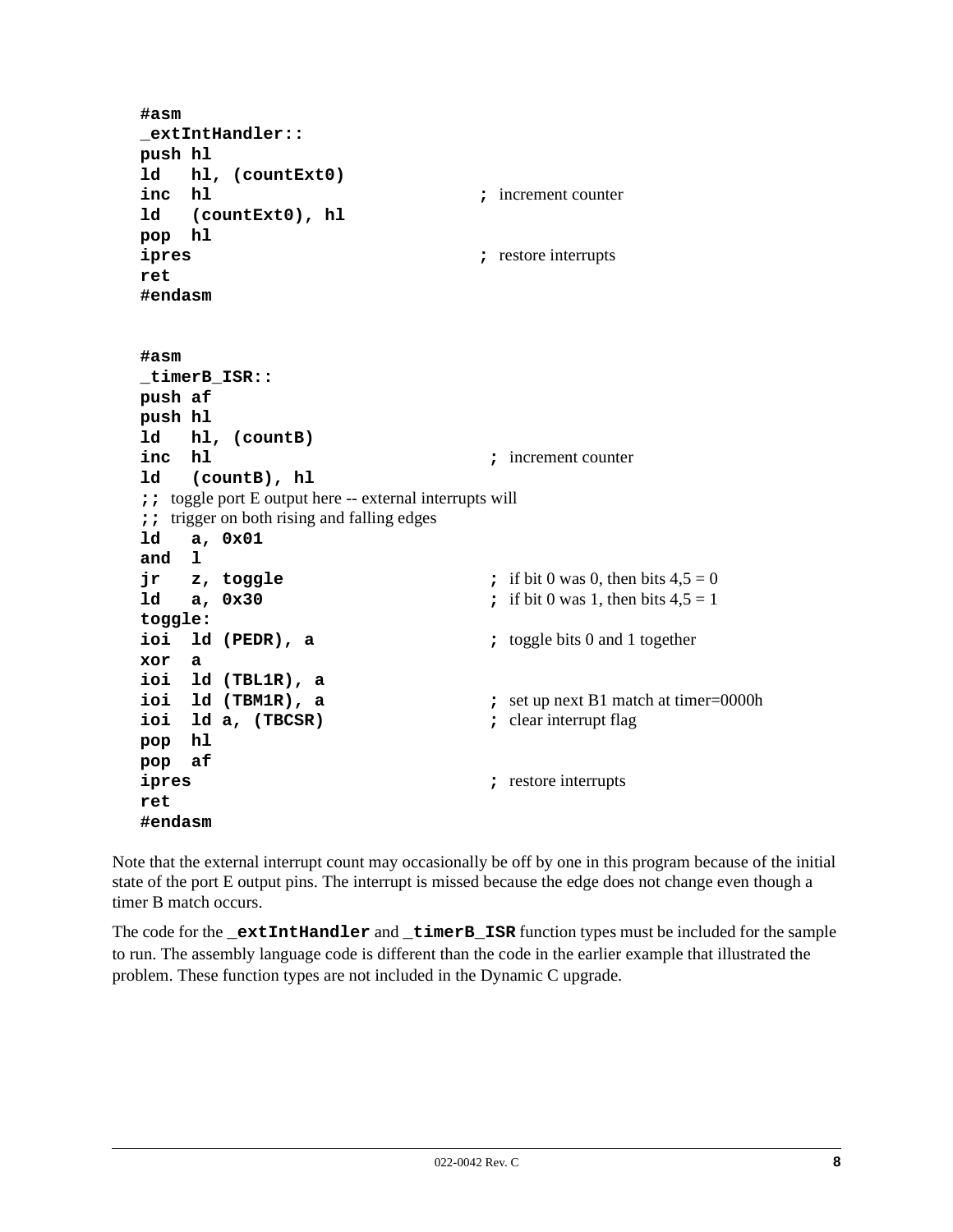## **More on Workarounds**

To simplify modification of an existing design, the 1 kΩ resistor in the circuit suggested in [Figure 3](#page-3-0) may be omitted, but this will complicate the interrupt service routine since then there will then be a very slight possibility that interrupt #0 will be lost, in which case interrupt #1 will not be lost.

If a system has already been designed and it would be inconvenient to modify it, then a software fix can be considered. Interrupts will not be lost if there are no other lower priority interrupts taking place. This can be arranged by making the external interrupt be at priority 1 and all other interrupts at priority 2 or 3. The interrupt priority can be raised in the interrupt service routine after the interrupt takes place, if necessary. This leaves the possibility of spurious interrupts, but usually they are not a problem because they can be ignored by the service routine.

If more than two interrupt request inputs are needed, either an alternative input can be used, as suggested in the next section, or the requests can be or'ed together and tied to one of the interrupt request lines. When requests are or'ed together, there must be a way for the interrupt service routine to determine which device needs service, for example, by reading an attention line from each device.

#### **Alternative External Interrupt Inputs**

There are a number of other inputs that can be pressed into service as external interrupt inputs. The data inputs of the serial ports, the clock input of a serial ports A and B, or the slave port write strobe can be used to generate interrupts in response to an external request line.

The slave port provides an alternate interrupt input (pin 95, /SWR, the slave port write strobe). Enabling the slave port requires using the eight pins of I/O port A for data I/O and six other pins for a chip select, two address lines, the read strobe, and the write strobe. An interrupt is generated when the write line is strobed with the chip select and two address lines held low. I/O Port A normally serves as the slave port data port. Data are strobed into this port on the write strobe. If it is desired to use this port as an output while the slave port is enabled, the slave port read strobe can be held low to force continuous output from this port (this feature has not been tested).

Any of the serial port data inputs can be used to generate an interrupt. If the input (RX) is pulled low, a series of null characters will be received by the serial port. The interrupt routine can clear the interrupt after the input line goes high by removing two characters that are in the registers.

The serial port clock input on serial ports A and B can be used to generate an interrupt or to count pulses. When set up to use an external clock, the serial port assembles 8-bit characters in response to eight external clock pulses. An interrupt can be generated by a single external clock if seven pulses are fed into the port first to arm it. The seven arming pulses can be generated by connecting a driving bit to the clock input and toggling it seven times. (PB0, PB1 serve as clock inputs for serial ports A and B). Theses inputs are also valuable for high-speed counting since one interrupt will be generated for every eight pulses input. If the total number of pulses is not a multiple of eight, the number of remainder pulses can be determined by manually adding 1–8 pulses until the next character is assembled.